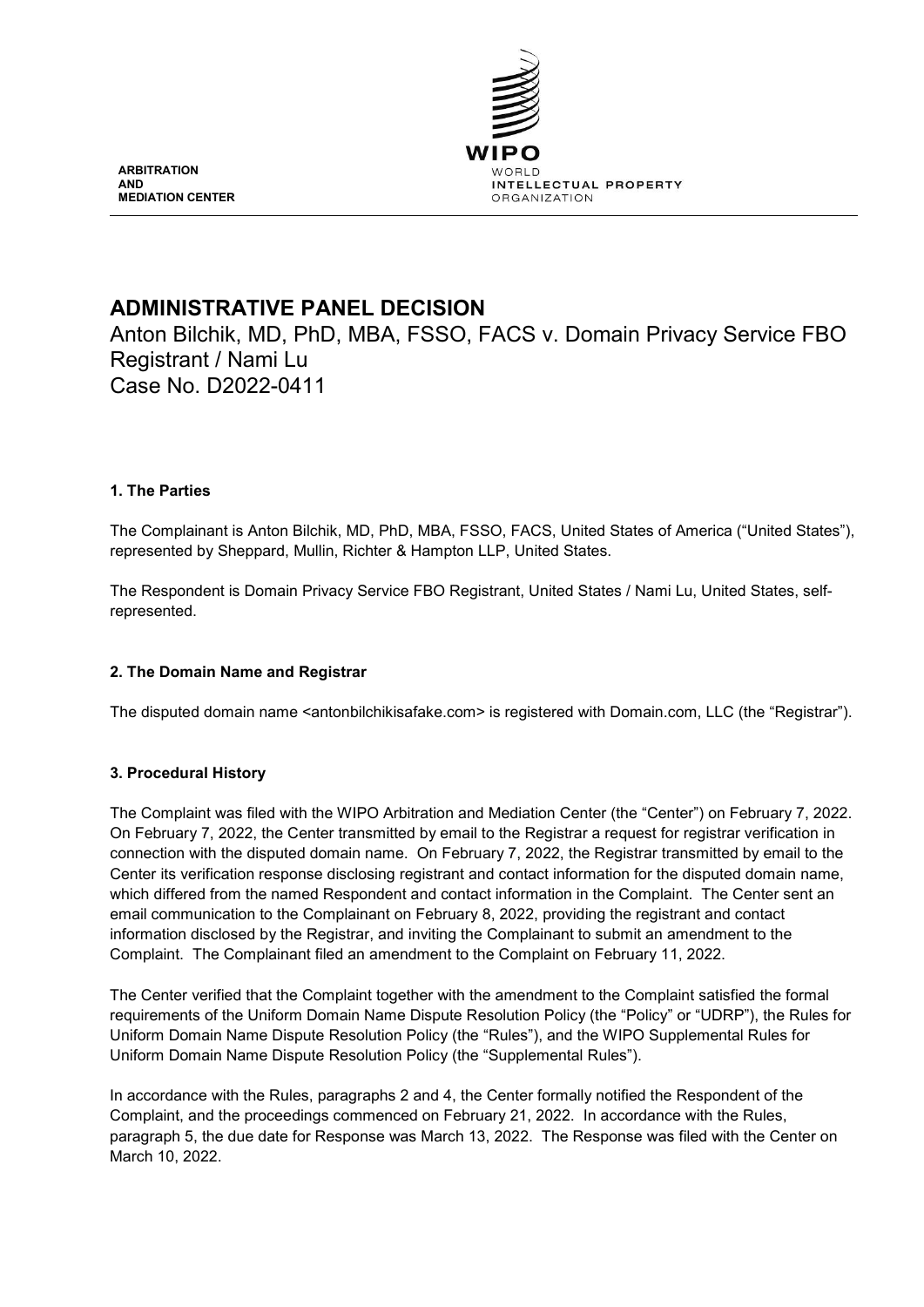The Center appointed Evan D. Brown as the sole panelist in this matter on March 16, 2022. The Panel finds that it was properly constituted. The Panel has submitted the Statement of Acceptance and Declaration of Impartiality and Independence, as required by the Center to ensure compliance with the Rules, paragraph 7.

#### **4. Factual Background**

The Complainant is a medical doctor specializing in oncology. He owns a registered trademark in the United States for the mark ANTON BILCHIK (Reg. No. 6,606,565, registered on January 4, 2022).

On November 1, 2017, the Complainant performed a "Whipple procedure" on the Respondent's father, such procedure involving the pancreas, small intestine, and bile duct. Several months after the surgery, another doctor performed an endoscopic examination of the Respondent's father, and observed signs that were "suspicious for afferent loop syndrome". The Respondent's father continued to have health problems and passed away in May 2018.

The Respondent did not sue the Complainant for medical malpractice, and the Medical Board of California declined to move forward in response to a complaint the Respondent made to such board asserting that the Complainant had provided negligent treatment.

The Respondent registered the disputed domain name on August 2[1](#page-1-0), 2020,<sup>1</sup> and set up a gripe site there targeting the Complainant, on which the Respondent has published, among other things, information tying the Complainant to the death of the Respondent's father.

## **5. Parties' Contentions**

#### **A. Complainant**

The following facts, extracted from the Complaint and accompanying Annexes, are a summary of the Complainant's pertinent assertions in support of his claims. The Complainant holds a number of prestigious roles in the medical community and is an internationally recognized surgeon and scientist, having pioneered techniques to improve cancer treatment. He has served as an investigator on international clinical trials and has more than 220 peer-reviewed publications to his name. He has received numerous awards and recognition, including the Duke Award and honors from the Anti-Defamation League. He has been recognized by the American Cancer Society and the American College of Surgeons for his cancer research, and has been ranked as one of the top cancer doctors in the country by Newsweek magazine. The Complainant has conducted important cancer research and has served on the editorial boards of many peer-reviewed journals, and on a number of boards of directors.

The Complainant asserts that it has acquired rights in the ANTON BILCHIK mark through decades of successful practice as a Board-certified surgeon. The United States trademark registration for the mark lists a date of first use of the ANTON BILCHIK mark as June 1998. Upon filing the application, the Complainant declared, under threat of criminal prosecution for false assertions, that the information set forth in the application (including the June 1998 date) is true. The Complainant contends that the disputed domain name is identical or confusingly similar to a trademark in which the Complainant has rights.

<span id="page-1-0"></span> <sup>1</sup> The Complainant alleges that the disputed domain name was registered on October 21, 2020, but the Annex 1 filed with the Complaint, containing WhoIs information, shows a registration date of August 21, 2020. The Respondent alleges the disputed domain name was registered on August 8, 2020. Though the date of registration of the disputed domain name is not dispositive in this matter, the Panel credits the filed Annex and current WhoIs data returned in response to the Panel's own WhoIs search, to find that the disputed domain name was registered on August 21, 2020.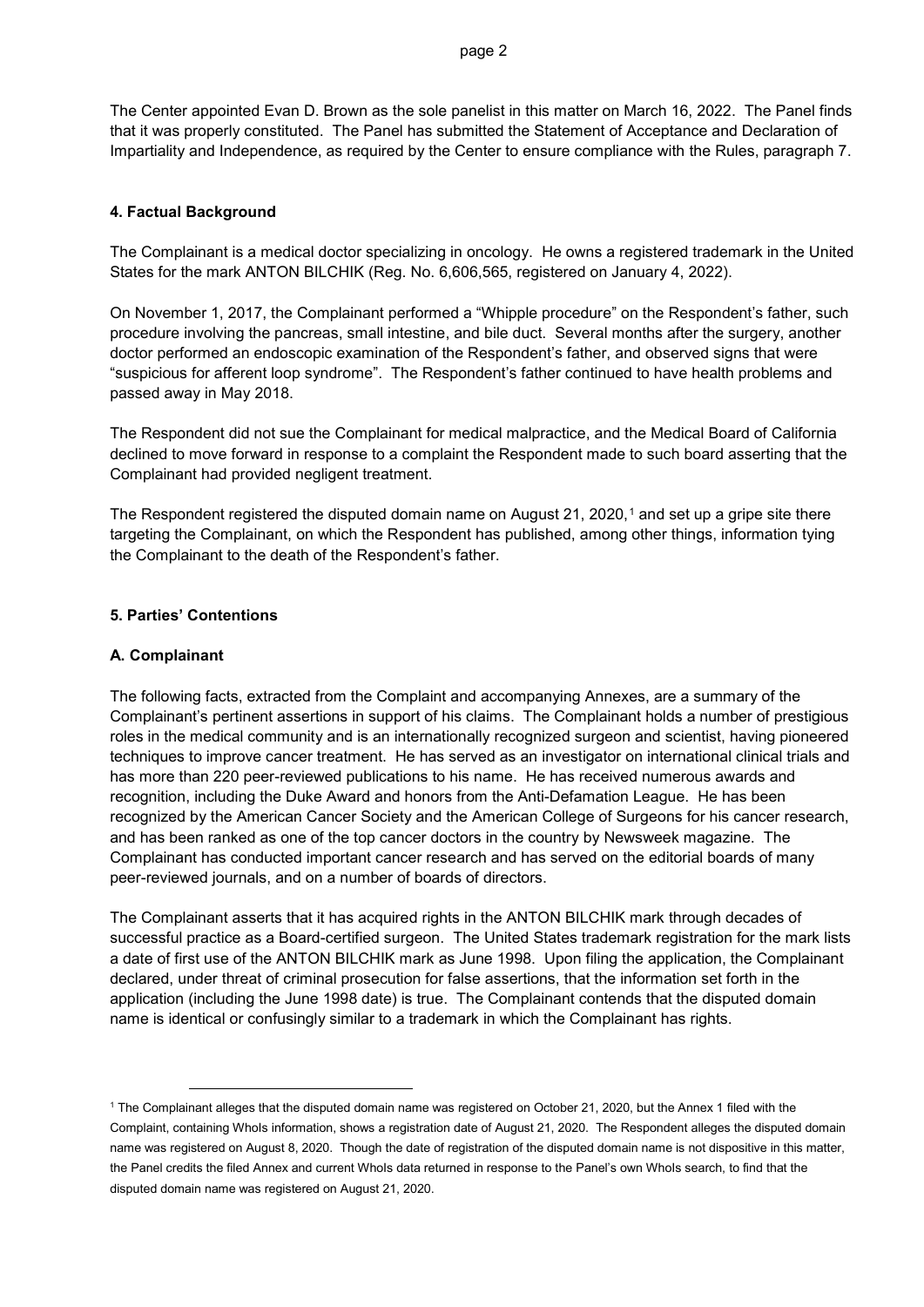#### page 3

The Complainant contends that the Respondent has no rights or legitimate interests in the disputed domain name, asserting that: (1) the Respondent is not using the disputed domain name in connection with a *bona fide* offering of goods or services, (2) the Respondent has never been employed by the Complainant, (3) the Respondent has no authorization or license to use the ANTON BILCHIK mark within the disputed domain name, (4) that the registration of the disputed domain name and the establishment of the website there has been solely to harass and to defame the Complainant and tarnish the Complainant's reputation, and (5) the Respondent's use of the disputed domain name is not a fair use of the Complainant's ANTON BILCHIK mark.

The Complainant claims that the Respondent's sole purpose has been revenge. According to the Complainant, the Respondent has misrepresented medical records and conversations with medical professionals, made false and outrageous allegations against the Complainant, and serially published false and defamatory statements about the Complainant. More specifically, the Complainant asserts that the Respondent's false and defamatory statements about the Complainant, made at the website found at the disputed domain name, include the following:

- That the Complainant performed below the appropriate standard of care. The screenshots submitted by the Complainant include statements by the Respondent that the Complainant "missed something crucial" in providing treatment, and assert "deception" on the part of the Complainant.

- Misstated facts regarding afferent limb syndrome.

- False accusations that the Complainant has misrepresented his skills, and false assertions that the Complainant has no significant experience or expertise in performing pancreatic resections and other gastrointestinal surgeries.

- Misleading assertions that the Complainant is negligent, based on two lawsuits filed in 2000 that were dismissed with prejudice, and not finding the Complainant liable.

- Multiple denigrating statements about the Complainant, including that he is "fake", "not a real expert", a "sham", a "shyster", a "sociopath", and a "psychopath".

- The false suggestion that the Complainant lies about having attended Yale Medical School.

- The false assertion that the Complainant is not affiliated with Cedars Sinai Hospital.
- The false suggestion that the Complainant has lied about being Chief of Surgery at Century City Hospital.

- False statements that the Complainant has lied about being a prolific author and publisher of articles and studies.

- False statements that the Complainant has not worked on any clinical trials since 2004.

The Complainant makes additional assertions regarding the Respondent's conduct not directly related to the disputed domain name, including the Respondent's purchase of false Google ads, the impersonation of the Complainant in setting up a Google My Business account, and mass mailings to third parties, directing recipients of such correspondence to the website found at the disputed domain name.

The Complainant asserts that the use of the disputed domain name to spread defamatory content is not conduct within the Respondent's free speech rights under the First Amendment. Similarly, the use of the disputed domain name by the Respondent is a tarnishment of the Complainant's trademark.

#### **B. Respondent**

The following facts, taken from the Response and accompanying Annexes, are a summary of the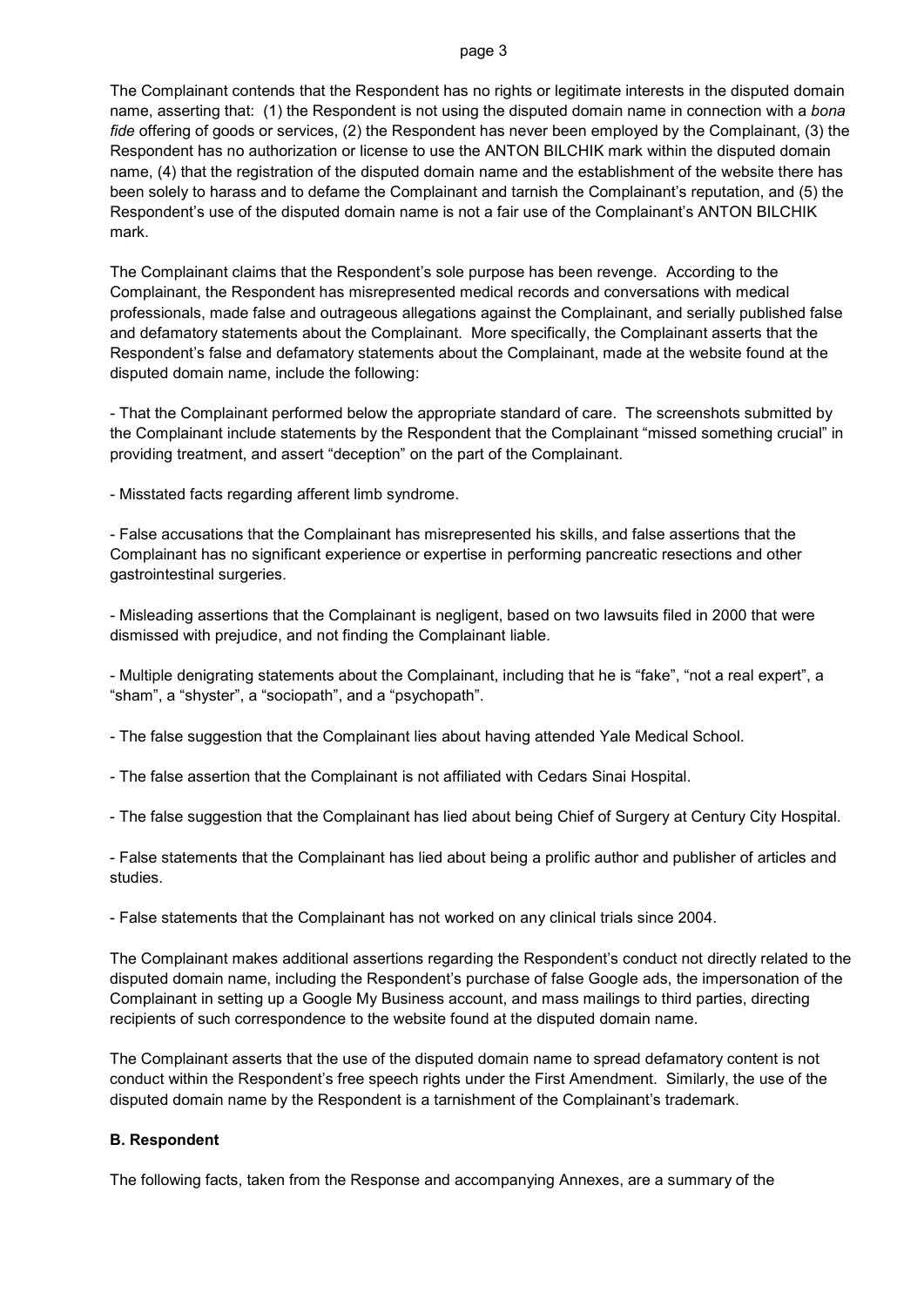Respondent's pertinent assertions.

The Respondent challenges the Complainant's trademark rights in the ANTON BILCHIK mark, indicating that such rights did not accrue until the United States Patent and Trademark Office issued the registration certificate for the mark, which was after the Respondent registered the disputed domain name. The Respondent asserts the timing of the registration is relevant to both the first and third UDRP factors. The Respondent points out that in a demand letter that the Complainant sent to her through counsel, the Complainant made no mention of trademark infringement, only defamation. However, the Complainant did not file a defamation lawsuit.

The Respondent asserts that the disputed domain name is not confusingly similar to the ANTON BILCHIK mark because there cannot be confusion when there is a very clear and concise pejorative present. Visitors to the site would quickly understand the site to be a criticism site and would not be confused into thinking it belongs to the Complainant. The Respondent included a disclaimer at the bottom of the page on the website, to reiterate that the site's contents are her opinions.

As for right or legitimate interests in the disputed domain name, the Respondent asserts generally that her use of the disputed domain name for a gripe site is a fair use and is noncommercial free speech. She asserts that the criticism is "genuine and noncommercial", that there is nothing on the site that "personally" attacks the Complainant or any related persons, that the materials on the site are "concise and factual", that there are arguments and evidence with links as to why she believes the Complainant's claims about himself are false.

On the question of bad faith use and registration, in addition to asserting that the Complainant had no trademark rights when the disputed domain name was registered, the Respondent claims that she relied on legal counsel to conclude use of the Complainant's mark in a domain name is "perfectly legal", and that she was motivated in large part to register the disputed domain name because the Complainant has sought to silence her online speech. She asserts that the disputed domain name "was painstakingly chosen to telegraph to internet users a prima-facie rebuttal to the magnified image [the Complainant] incessantly presents online using multiple variations of his name."

The Respondent also argues that tarnishment cannot serve as the basis for bad faith use, since the website's content is fair criticism. And there is no likelihood of confusion because of the derogatory phrase "is a fake" being included within the disputed domain name.

Moreover, the Respondent asserts that a finding of Reverse Domain Name Hijacking is appropriate because the Complainant filed this action to silence and harass the Respondent, and to abuse the services of the Center.

# **6. Discussion and Findings**

To succeed, the Complainant must demonstrate that all of the elements listed in paragraph 4(a) of the Policy have been satisfied: (i) the disputed domain name is identical or confusingly similar to a trademark or service mark in which the Complainant has rights, (ii) the Respondent has no rights or legitimate interests in respect of the disputed domain name, and (iii) the disputed domain name has been registered and is being used in bad faith.

#### **A. Identical or Confusingly Similar**

This element requires the Panel to consider two issues: first, whether the Complainant has rights in a relevant mark; and, second, whether the disputed domain name is identical or confusingly similar to that mark. This element under the Policy functions primarily as a standing requirement. WIPO Overview of WIPO Panel Views on Selected UDRP Questions, Third Edition (["WIPO Overview 3.0"](https://www.wipo.int/amc/en/domains/search/overview3.0/)), section 1.7.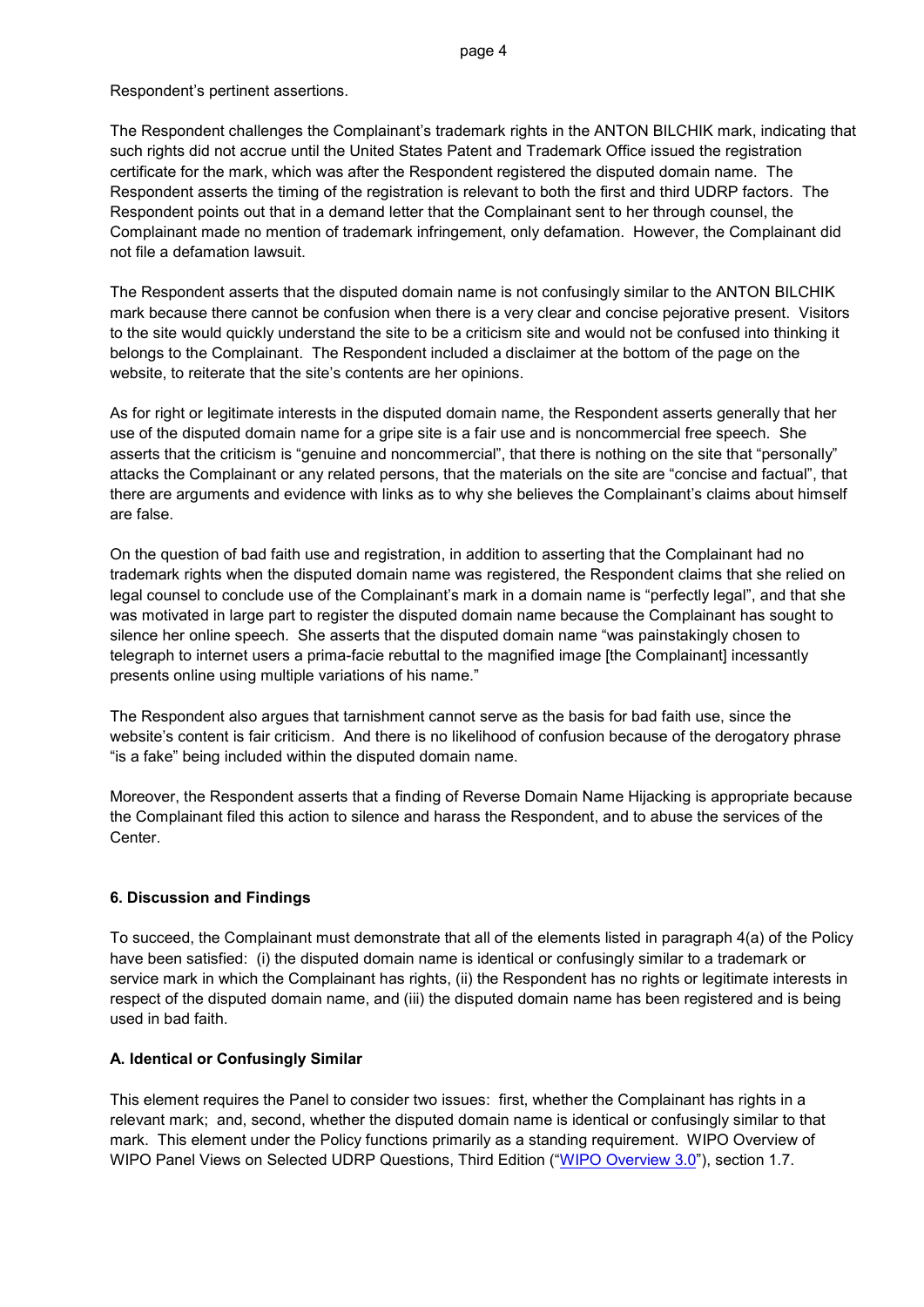#### page 5

A registered trademark provides a clear indication that the rights in the mark shown on the trademark certificate belong to its respective owner. See *Advance Magazine Publishers Inc., Les Publications Conde Nast S.A. v. Voguechen*, WIPO Case No. [D2014-0657.](https://www.wipo.int/amc/en/domains/search/text.jsp?case=D2014-0657) The Complainant has demonstrated its rights in the ANTON BILCHIK mark by providing evidence of his trademark registration.

The Panel finds the disputed domain name confusingly similar to the ANTON BILCHIK mark. The disputed domain name incorporates the mark in its entirety. This is sufficient for showing confusing similarity under the Policy. The words "is a fake" do not eliminate the confusing similarity.

Rather than accept the Respondent's argument that there is no confusing similarity in this case because "there cannot be confusion when there is a very clear and concise pejorative present", the Panel adopts the principle of [WIPO Overview 3.0,](https://www.wipo.int/amc/en/domains/search/overview3.0/) section 1.13, which provides that "[a] domain name consisting of a trademark and a negative or pejorative term […] is considered confusingly similar to the complainant's trademark for the purpose of satisfying standing under the first element. The merits of such cases, in particular as to any potential fair use, are typically decided under the second and third elements."

The Panel finds that the Complainant has established this first element under the Policy.

## **B. Rights or Legitimate Interests**

The Panel evaluates this element of the Policy by first looking to see whether the Complainant has made a *prima facie* showing that the Respondent lacks rights or legitimate interests in respect of the disputed domain name. If the Complainant makes that showing, the burden of production of demonstrating rights or legitimate interests shifts to the Respondent (with the burden of proof always remaining with the Complainant).

The Complainant has made a *prima facie* showing. It asserts that: (1) the Respondent is not using the disputed domain name in connection with a *bona fide* offering of goods or services, (2) the Respondent has never been employed by the Complainant, (3) the Respondent has no authorization or license to use the ANTON BILCHIK mark within the disputed domain name, (4) that the registration of the disputed domain name and the establishment of the website there has been solely to harass and to defame the Complainant and tarnish the Complainant's reputation, and (5) the Respondent's use of the disputed domain name is not a fair use of the Complainant's ANTON BILCHIK mark.

The Panel must evaluate whether the Respondent's assertions, or anything else in the record, overcome the *prima facie* showing under the Policy. In particular for this case, the Panel assesses whether the Respondent's use of the disputed domain name to publish a gripe site is in accord with rights or legitimate interests.

Where a domain name is not identical to a complainant's trademark, but comprises the mark plus a derogatory term (e.g., <trademarksucks.tld>), panels tend to find that the respondent has a legitimate interest in using the trademark as part of the domain name of a criticism site if such use is *prima facie* noncommercial, genuinely fair, and not misleading or false. WIPO [Overview 3.0,](https://www.wipo.int/amc/en/domains/search/overview3.0/) section 2.6.3.

As a preliminary matter, the site at the disputed domain name appears to be noncommercial. The site does not appear to contain commercial links, offers for sale of the dispute domain name or products found thereon, or any other clearly commercial offerings. Instead, it provides text and links to articles about the Complainant, various medical procedures, and other informative articles.

The Panel next considers the question of whether use of the ANTON BILCHIK MARK as part of the disputed domain name is "genuinely fair". The analysis of this point overlaps with the "false or misleading" question. To support fair use under UDRP paragraph 4(c)(iii), the respondent's criticism must be genuine and noncommercial. [WIPO Overview 3.0,](https://www.wipo.int/amc/en/domains/search/overview3.0/) section 2.6.1; *The Hartman Media Company, LLC v. Host Master, 1337 Services LLC*, WIPO Case No. [D2018-1722.](https://www.wipo.int/amc/en/domains/search/text.jsp?case=D2018-1722) The UDRP is an expedited process intended to prevent clear cases of cybersquatting. In this context, the Panel finds it appropriate to focus the analysis regarding